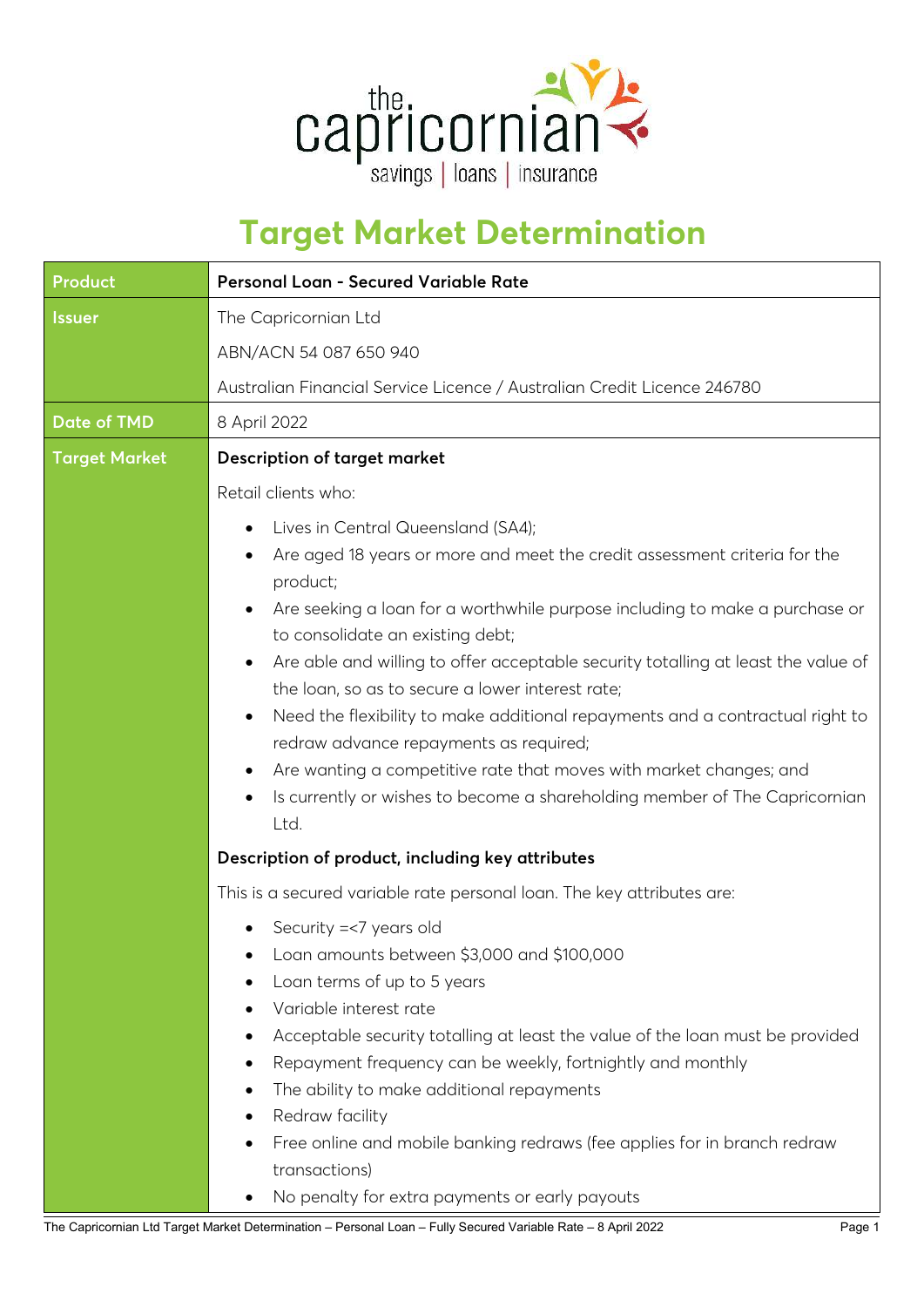|                        | No monthly loan fees (establishment fee applicable)<br>٠<br>Internet Banking access<br>٠<br><b>Banking App access</b><br>٠<br>Telephone Banking access<br>٠<br>Direct Credits, Periodical Payments, Payroll Allocations or Online Deposits                      |  |  |  |
|------------------------|-----------------------------------------------------------------------------------------------------------------------------------------------------------------------------------------------------------------------------------------------------------------|--|--|--|
|                        | Classes of consumers for whom the product is clearly unsuitable                                                                                                                                                                                                 |  |  |  |
|                        | This product is not suitable for retail clients who:                                                                                                                                                                                                            |  |  |  |
|                        | Are unable or unwilling to offer sufficient security for the loan, so as to secure<br>٠<br>a lower interest rate;                                                                                                                                               |  |  |  |
|                        | Need the certainty of a fixed interest rate and fixed repayments for the term<br>of the loan;                                                                                                                                                                   |  |  |  |
|                        | Are under the age of 18 years;<br>٠<br>Do not meet the credit assessment criteria for the product; or<br>٠                                                                                                                                                      |  |  |  |
|                        | Do not wish to become a shareholding member of The Capricornian Ltd.<br>٠                                                                                                                                                                                       |  |  |  |
| <b>Distribution</b>    | <b>Distribution conditions</b>                                                                                                                                                                                                                                  |  |  |  |
| <b>Conditions</b>      | This product is distributed by the issuer through the following channels:                                                                                                                                                                                       |  |  |  |
|                        | <b>Branches</b><br>Mobile Lenders<br>Call Centre<br>Online (contact referral generation)<br><b>Broker</b>                                                                                                                                                       |  |  |  |
|                        | Distribution conditions for this product include:                                                                                                                                                                                                               |  |  |  |
|                        | Ensuring that clients meet the eligibility conditions for the product<br>٠<br>Ensuring that distribution through Branches, Mobile Lenders and Call Centre<br>is by appropriately authorised and trained staff<br>Online application - Form submission only<br>٠ |  |  |  |
|                        | There are no other distributors for this product.                                                                                                                                                                                                               |  |  |  |
| <b>Review Triggers</b> | The review triggers that would reasonably suggest that the TMD is no longer<br>appropriate are:                                                                                                                                                                 |  |  |  |
|                        | A significant dealing of the product to retail clients outside the target market<br>٠<br>occurs;                                                                                                                                                                |  |  |  |
|                        | A significant number of complaints is received from customers in relation to<br>$\bullet$<br>their purchase or use of the product that reasonably suggests that the TMD is<br>no longer appropriate; or                                                         |  |  |  |
|                        | A material change to the product or the terms and conditions of the product<br>٠<br>occurs which would cause the TMD to no longer be appropriate.                                                                                                               |  |  |  |